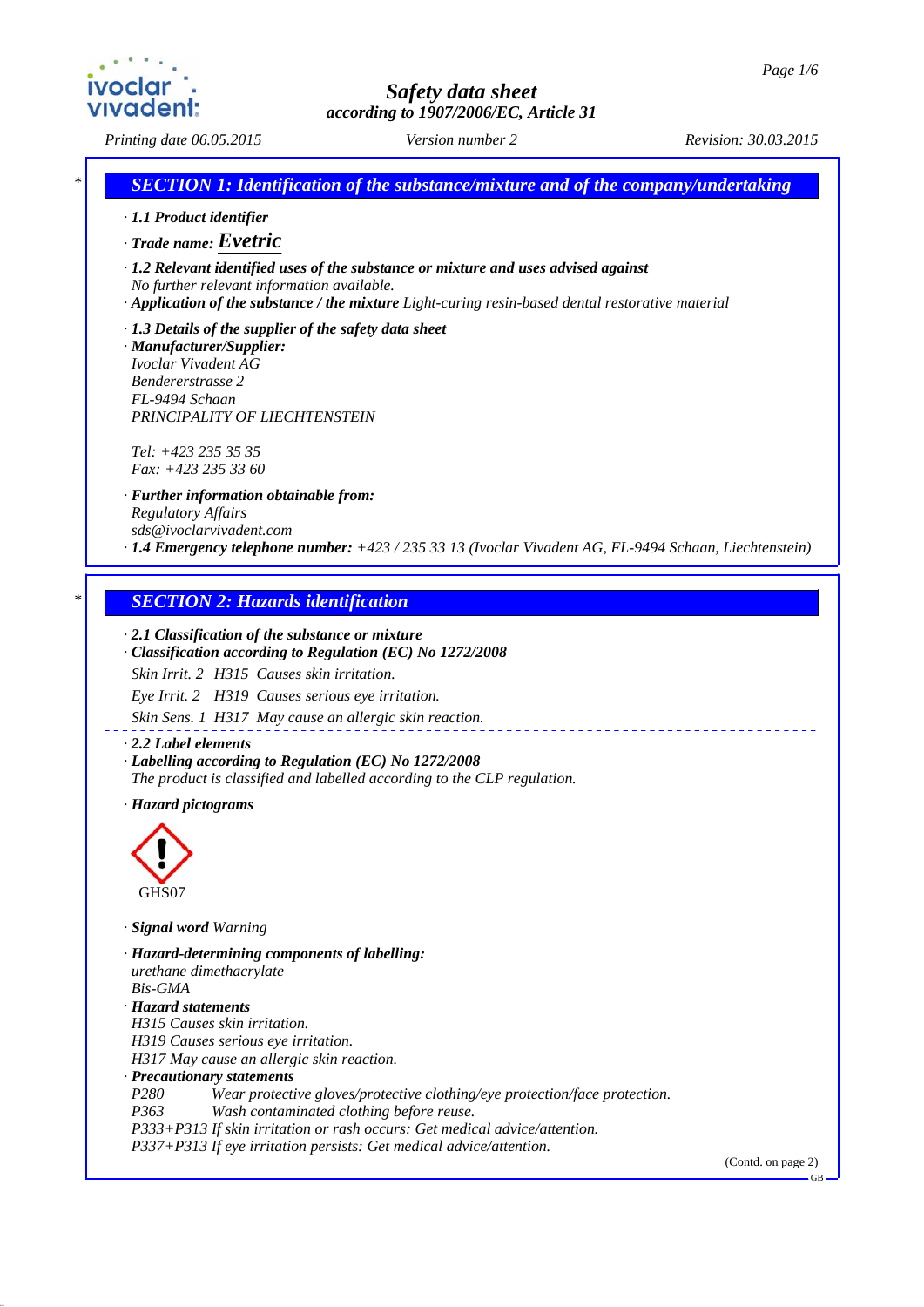*Printing date 06.05.2015 Revision: 30.03.2015 Version number 2*

# *Trade name: Evetric*

(Contd. of page 1)

*· Additional information:*

*Medical devices as defined in Directive 93/42/EEC and which are invasive or used in direct physical contact with the human body, are exempted from the provisions of Regulation (EC) No 1272/2008 (CLP/GHS) usually if they are in the finished state and intended for the final user.*

*· 2.3 Other hazards*

- *· Results of PBT and vPvB assessment*
- *· PBT: Not applicable.*
- *· vPvB: Not applicable.*

### *\* SECTION 3: Composition/information on ingredients*

*· 3.2 Chemical characterisation: Mixtures*

*· Description: Mixture of substances listed below with nonhazardous additions.*

| $\cdot$ Dangerous components:                                                             |                                                                                     |             |  |
|-------------------------------------------------------------------------------------------|-------------------------------------------------------------------------------------|-------------|--|
| CAS: 72869-86-4                                                                           | urethane dimethacrylate                                                             | $10 - 25\%$ |  |
|                                                                                           | EINECS: 276-957-5 $Eye$ Irrit. 2, H319; Skin Sens. 1, H317; Aquatic Chronic 3, H412 |             |  |
| CAS: 13760-80-0                                                                           | vtterbium trifluoride                                                               | $10 - 25\%$ |  |
|                                                                                           | EINECS: 237-354-2 Skin Irrit. 2, H315; Eye Irrit. 2, H319; STOT SE 3, H335          |             |  |
| $CAS: 41637-38-1$                                                                         | ethyoxylated bisphenol A dimethacrylate                                             | $3 - 10\%$  |  |
|                                                                                           | Aquatic Chronic 4, H413                                                             |             |  |
| CAS: 1565-94-2                                                                            | <b>Bis-GMA</b>                                                                      | $3 - 10\%$  |  |
|                                                                                           | Skin Irrit. 2, H315; Eye Irrit. 2, H319; Skin Sens. 1, H317                         |             |  |
| · Additional information: For the wording of the listed risk phrases refer to section 16. |                                                                                     |             |  |

## *SECTION 4: First aid measures*

*· 4.1 Description of first aid measures*

*· After inhalation:*

*Supply fresh air and to be sure call for a doctor.*

*In case of unconsciousness place patient stably in side position for transportation.*

- *· After skin contact: Rinse with water.*
- *· After eye contact:*
- *Rinse opened eye for several minutes under running water. If symptoms persist, consult a doctor.*
- *· After swallowing: If symptoms persist consult doctor.*
- *· 4.2 Most important symptoms and effects, both acute and delayed No further relevant information available.*

*· 4.3 Indication of any immediate medical attention and special treatment needed No further relevant information available.*

### *SECTION 5: Firefighting measures*

- *· 5.1 Extinguishing media*
- *· Suitable extinguishing agents:*
- *CO2, powder or water spray. Fight larger fires with water spray or alcohol resistant foam.*
- *· 5.2 Special hazards arising from the substance or mixture No further relevant information available.*
- *· 5.3 Advice for firefighters*
- *· Protective equipment: No special measures required.*

## *SECTION 6: Accidental release measures*

*· 6.1 Personal precautions, protective equipment and emergency procedures Not required.*

(Contd. on page 3)

GB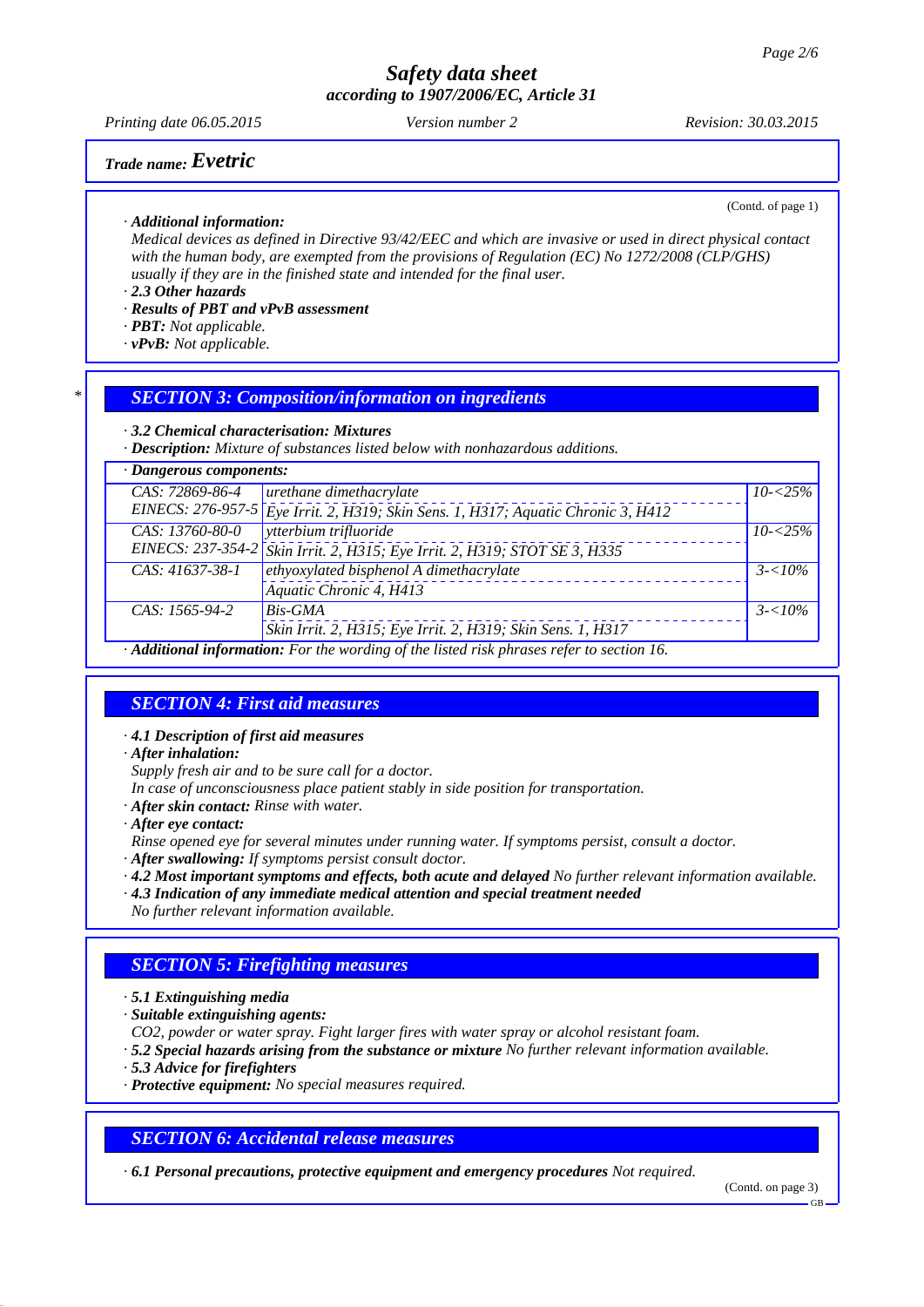*Printing date 06.05.2015 Revision: 30.03.2015 Version number 2*

(Contd. of page 2)

# *Trade name: Evetric*

- *· 6.2 Environmental precautions: Do not allow to enter sewers/ surface or ground water.*
- *· 6.3 Methods and material for containment and cleaning up: Pick up mechanically.*
- *· 6.4 Reference to other sections*
- *See Section 7 for information on safe handling.*
- *See Section 8 for information on personal protection equipment.*
- *See Section 13 for disposal information.*

### *SECTION 7: Handling and storage*

- *· 7.1 Precautions for safe handling*
- *Only adequately trained personnel should handle this product. For use in dentistry only.*
- *· Information about fire and explosion protection: No special measures required.*
- *· 7.2 Conditions for safe storage, including any incompatibilities*
- *· Storage:*
- *· Requirements to be met by storerooms and receptacles: Store only in the original receptacle.*
- *· Information about storage in one common storage facility: Not required.*
- *· Further information about storage conditions:*
- *Protect from exposure to the light. Protect from heat and direct sunlight. Keep container tightly sealed.*
- *· 7.3 Specific end use(s) No further relevant information available.*

### *SECTION 8: Exposure controls/personal protection*

- *· Additional information about design of technical facilities: No further data; see item 7.*
- *· 8.1 Control parameters*
- *· Ingredients with limit values that require monitoring at the workplace:*

*The product does not contain any relevant quantities of materials with critical values that have to be monitored at the workplace.*

- *· Additional information: The lists valid during the making were used as basis.*
- *· 8.2 Exposure controls*
- *· Personal protective equipment:*
- *· General protective and hygienic measures: Usual hygienic measures for dental practice. Wash hands before breaks and at the end of work.*
- *Avoid contact with the eyes and skin.*
- *Keep away from foodstuffs, beverages and feed.*
- *· Respiratory protection: Not required.*
- *· Protection of hands:*



*Protective gloves*

*The glove material has to be impermeable and resistant to the product/ the substance/ the preparation. Due to missing tests no recommendation to the glove material can be given for the product/ the preparation/ the chemical mixture.*

*Selection of the glove material on consideration of the penetration times, rates of diffusion and the degradation*

*· Material of gloves*

*The selection of the suitable gloves does not only depend on the material, but also on further marks of quality and varies from manufacturer to manufacturer. As the product is a preparation of several substances, the resistance of the glove material can not be calculated in advance and has therefore to be checked prior to the*

(Contd. on page 4)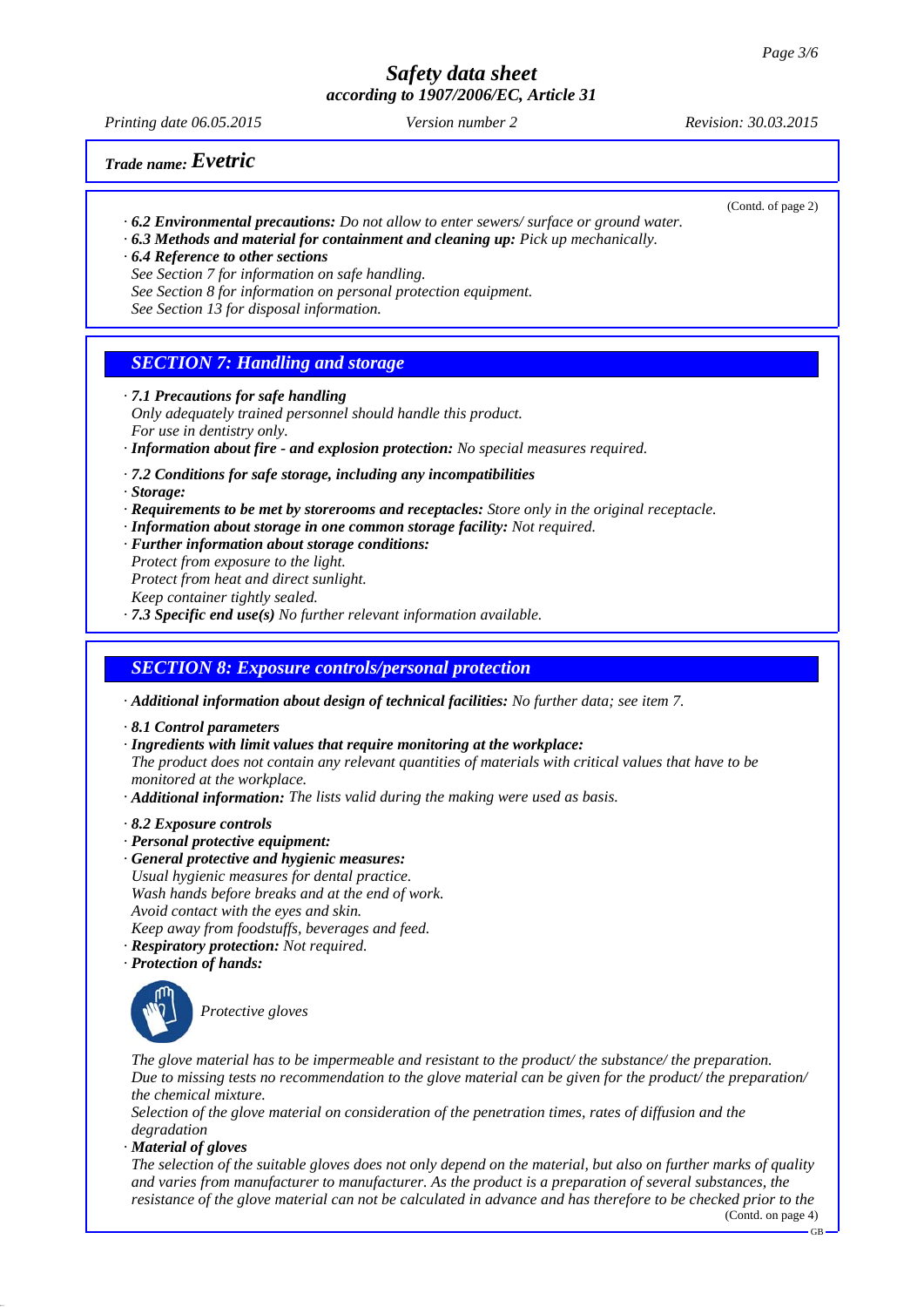*Printing date 06.05.2015 Revision: 30.03.2015 Version number 2*

# *Trade name: Evetric*

(Contd. of page 3)

*application.*

*· Penetration time of glove material*

*The exact break through time has to be found out by the manufacturer of the protective gloves and has to be observed.*

*· Eye protection: Safety glasses*

### *SECTION 9: Physical and chemical properties*

| · 9.1 Information on basic physical and chemical properties<br><b>General Information</b> |                                               |  |  |
|-------------------------------------------------------------------------------------------|-----------------------------------------------|--|--|
| $\cdot$ Appearance:                                                                       |                                               |  |  |
| Form:                                                                                     | Pasty                                         |  |  |
| Colour:                                                                                   | According to product specification            |  |  |
| $\cdot$ Odour:                                                                            | Characteristic                                |  |  |
| Odour threshold:                                                                          | Not determined.                               |  |  |
| $\cdot$ pH-value:                                                                         | Not determined.                               |  |  |
| Change in condition                                                                       |                                               |  |  |
| Melting point/Melting range:                                                              | Undetermined.                                 |  |  |
| <b>Boiling point/Boiling range:</b>                                                       | Undetermined.                                 |  |  |
| · Flash point:                                                                            | Not applicable.                               |  |  |
| · Flammability (solid, gaseous):                                                          | Not applicable.                               |  |  |
| · Self-igniting:                                                                          | Product is not selfigniting.                  |  |  |
| · Danger of explosion:                                                                    | Product does not present an explosion hazard. |  |  |
| · Explosion limits:                                                                       |                                               |  |  |
| Lower:                                                                                    | Not determined.                               |  |  |
| <b>Upper:</b>                                                                             | Not determined.                               |  |  |
| · Vapour pressure:                                                                        | Not determined.                               |  |  |
| $\cdot$ Density:                                                                          | Not determined.                               |  |  |
| · Relative density                                                                        | Not determined.                               |  |  |
| · Vapour density                                                                          | Not determined.                               |  |  |
| · Evaporation rate                                                                        | Not determined.                               |  |  |
| · Solubility in / Miscibility with                                                        |                                               |  |  |
| water:                                                                                    | Nearly insoluble.                             |  |  |
| · Partition coefficient (n-octanol/water): Not determined.                                |                                               |  |  |
| · Viscosity:                                                                              |                                               |  |  |
| Dynamic:                                                                                  | Not determined.                               |  |  |
| Kinematic:                                                                                | Not determined.                               |  |  |
| $\cdot$ 9.2 Other information                                                             | No further relevant information available.    |  |  |

### *SECTION 10: Stability and reactivity*

*· 10.1 Reactivity No further relevant information available.*

*· 10.2 Chemical stability*

*Stable under normal handling and storage conditions. Photoreactive (Danger of polymerization).*

*· Thermal decomposition / conditions to be avoided: No decomposition if used according to specifications.*

*· 10.3 Possibility of hazardous reactions No dangerous reactions known.*

(Contd. on page 5)

 $GB$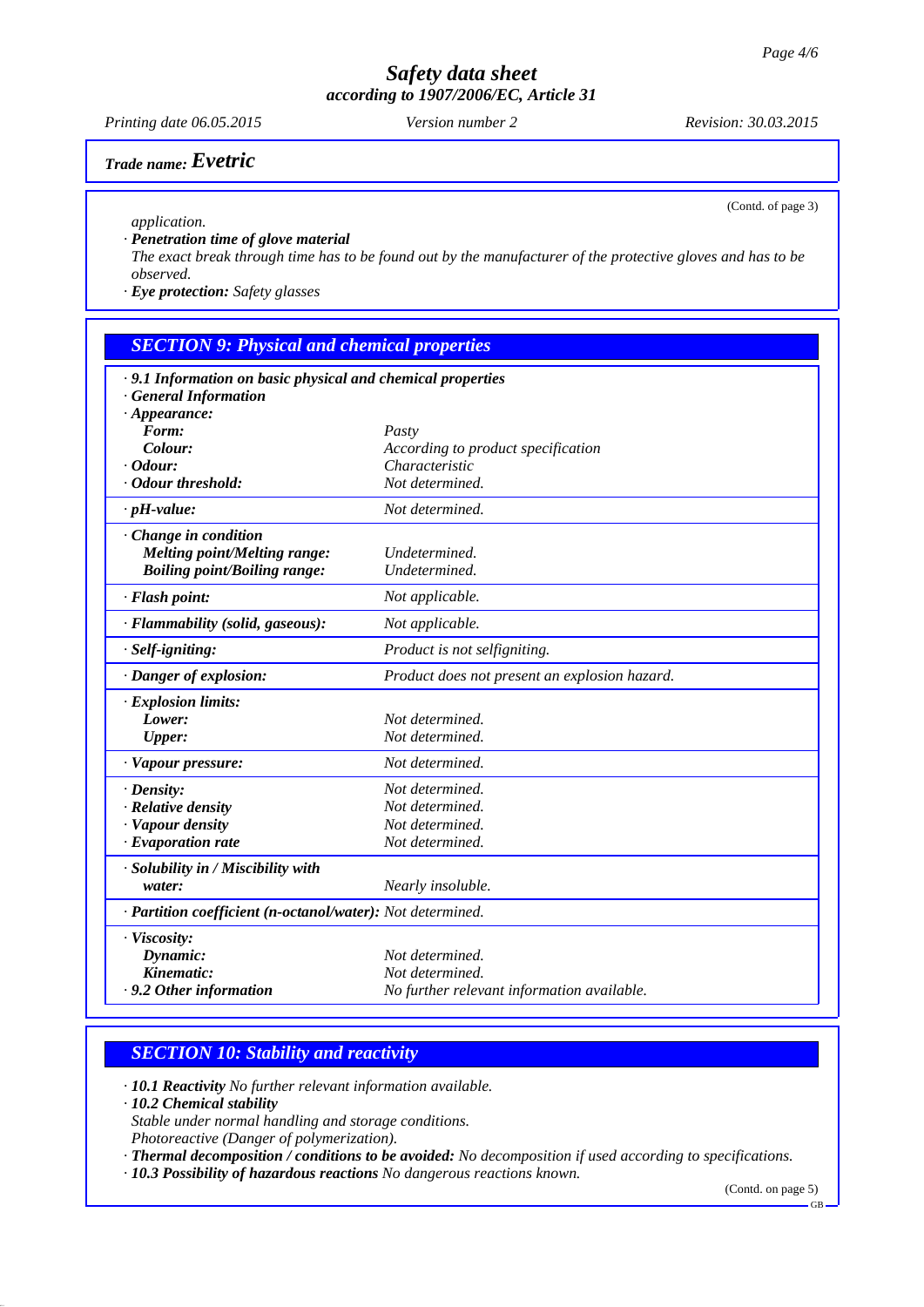*Printing date 06.05.2015 Revision: 30.03.2015 Version number 2*

# *Trade name: Evetric*

(Contd. of page 4)

### *· 10.4 Conditions to avoid*

*Protect from exposure to the light.*

*Keep away from heat and direct sunlight.*

- *· 10.5 Incompatible materials: No further relevant information available.*
- *· 10.6 Hazardous decomposition products: None under normal conditions of storage and use.*

### *\* SECTION 11: Toxicological information*

- *· 11.1 Information on toxicological effects*
- *· Acute toxicity:*
- *· Primary irritant effect:*
- *· on the skin: No irritant effect.*
- *· on the eye: No irritating effect.*
- *· Sensitisation: Sensitisation possible through skin contact.*
- *· Additional toxicological information: No further relevant information available.*

### *SECTION 12: Ecological information*

*· 12.1 Toxicity*

- *· Aquatic toxicity: No further relevant information available.*
- *· 12.2 Persistence and degradability No further relevant information available.*
- *· 12.3 Bioaccumulative potential No further relevant information available.*
- *· 12.4 Mobility in soil No further relevant information available.*
- *· Additional ecological information:*
- *· General notes:*
- *Water hazard class 1 (German Regulation) (Self-assessment): slightly hazardous for water*

*Do not allow undiluted product or large quantities of it to reach ground water, water course or sewage system.*

- *· 12.5 Results of PBT and vPvB assessment*
- *· PBT: Not applicable.*
- *· vPvB: Not applicable.*
- *· 12.6 Other adverse effects No further relevant information available.*

### *SECTION 13: Disposal considerations*

- *· 13.1 Waste treatment methods*
- *· Recommendation*
- *Take to an approved landfill or a waste incineration plant, under conditions approved by the local authority.*
- *· Uncleaned packaging:*
- *· Recommendation: Disposal must be made according to official regulations.*

# *\* SECTION 14: Transport information*

*· 14.1 UN-Number*

*· ADR, ADN, IMDG, IATA Void*

*· 14.2 UN proper shipping name*

*· ADR, ADN, IMDG, IATA Void*

(Contd. on page 6)

GB